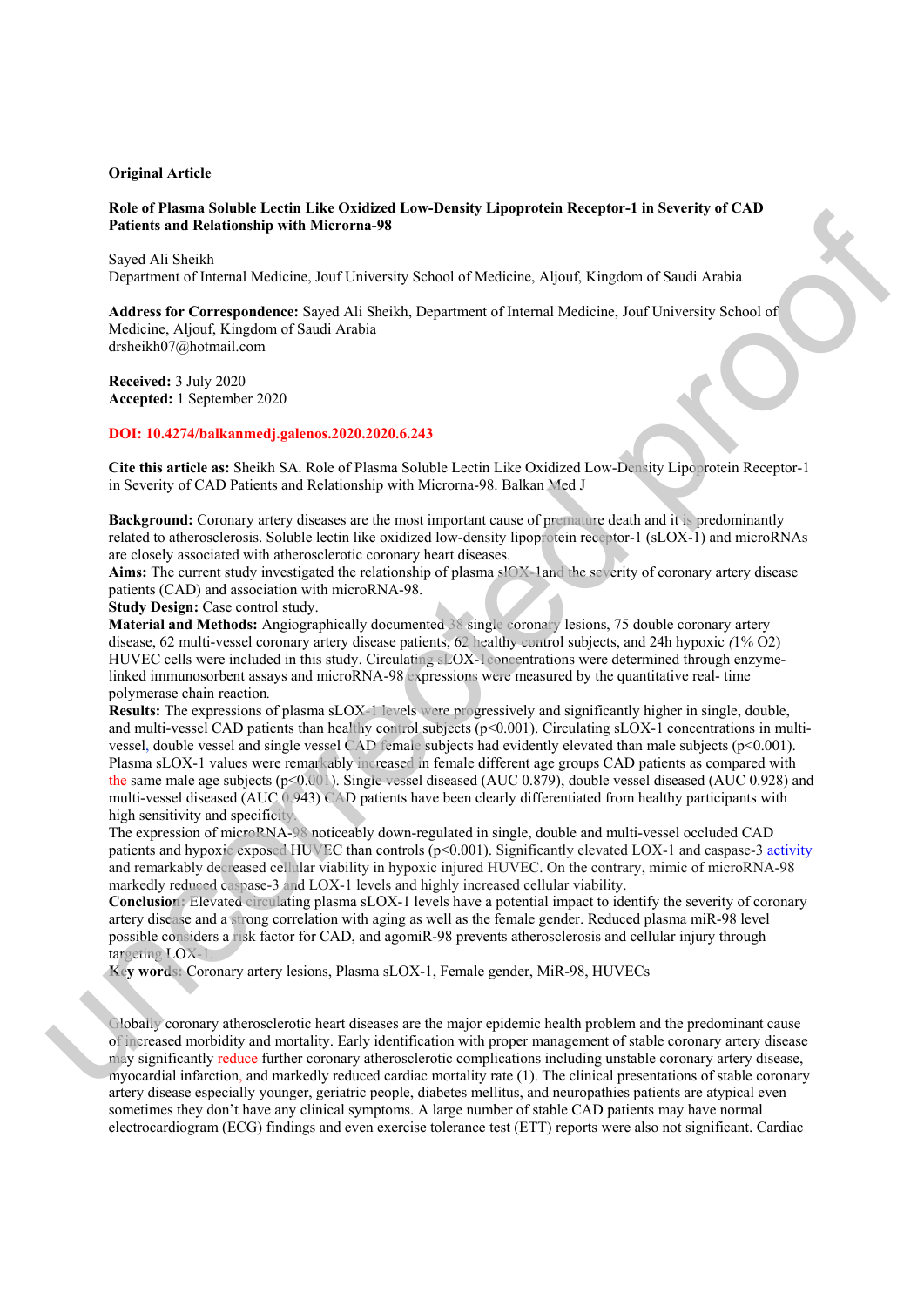CT angiogram and especially invasive coronary angiogram may help to confirm the diagnosis of stable CAD patients but required special arrangements and it may produce simple to severe complications and also not suitable for all the patients. Therefore, blood-based biomarkers are necessary to diagnosis as well as the grading of stable coronary artery disease patients (1, 2).

Coronary atherosclerosis is a chronic multi-factorial inflammatory process within coronary arteries. Lectin like oxidized low-density lipoprotein receptor-1 (LOX-1) has critical roles for the development of atherosclerosis through binding, internalization, and degradation with oxidized low-density lipoprotein cholesterol (ox-LDL) in the arterial wall (3). The human LOX-1(OLR-1) is a 50 kDa transmembrane glycoprotein located in the 12 chromosome as a C-type lectin gene cluster. Initially, it was detected in bovine aortic endothelial cells subsequently identified from human coronary artery endothelial cells, cardiomyocytes, macrophages, fibroblasts, platelets, and smooth muscle cells. The extracellular neck area of the LOX-1 protein usually cleaved through an enzymatic reaction (metalloproteinase, ADAM10) and generated soluble LOX-1 (sLOX-1) which circulated in different body fluids including blood, and triggers to release many inflammatory cytokines and progress to atherosclerosis. This circulatory sLOX-1 has potential value to diagnosis and prognosis of many cardiovascular diseases (4). An early stage of the atherosclerosis process mainly initiated by endothelial dysfunction and LOX-1-ox-LDL primarily involved in vascular injury by several inflammatory mechanisms. Activate LOX-1 significantly increased ROS production*,* endothelial cellular apoptosis, caspase-3, caspase-9 and inhibiting of anti-apoptotic BCL-2 protein (5). Moreover, PCSK9 and LOX-1 concentrations were elevated in human endothelial cells and vascular smooth muscle cells and they have significantly linked with ox-LDL and LPS. All these leads to arterial wall damage, a hallmark of atherosclerosis (6). Several clinical studies have been demonstrated that circulating sLOX-1 levels were significantly higher in essential hypertension, type-2 diabetes mellitus, metabolic syndrome, heart failure, ischemic heart disease patients, and ischemia-reperfusion injury (7, 8, 4). Recently, Valter's research group demonstrated circulating sLOX-1 concentrations remarkably increased in stable coronary artery disease and have a considerable impact on the diagnosis of stable CAD patients (9). It has also been reported that elevated circulating sLOX-1 levels were positively associated with lesions of stable coronary artery disease, acute coronary syndrome patients and traditional CAD risk factors (10, 11). well as the grading of stable<br>pronary arteries. Lectin like<br>ppment of atherosclerosis<br>ein cholesterol (ox-LDL) in the<br>in located in the 12 chromosome<br>cells subsequently identified<br>lasts, platelets, and smooth<br>gh an enzymat

Furthermore, microRNAs are highly conserved, endogenous, single-stranded non-coding RNAs that generally regulated gene expression at the post-transcriptional level through the 3′-untranslated region (3′-UTR). It has been well established that miR-217, miR-92, and miR-126 significantly regulated the atherosclerosis process (12). The expressions of circulatory miRNAs (miR-21, miR-149, miR-378, and miR-765) were remarkably altered in coronary artery disease patients (13, 14). Besides, miR-590, miR-155, and miR-let-7g-3p critically regulated LOX-1-ox-LDL mediated lipid metabolism and prevent human umbilical vein endothelial cellular (HUVECs) damage during hypoxic injury through modifying their target proteins(4,15). Recently demonstrated microRNA-98 significantly regulated foam cell formation and lipid accumulation through targeting LOX-1 in mice model, besides, it's modulated various inflammatory cytokines production such as IL-6, IL-8, IL-10, and TNF-*α* in human peripheral blood mononuclear cells (PBMCs)(16,17). However, the severity of coronary disease patients and its correlation with circulating sLOX-1 and microRNA-98 have not yet been fully investigated. Therefore, this study demonstrated the clinical impact of plasma sLOX-1 level in single, double, and multi-vessel diseased stable CAD patients and linked with gender and aging. Additionally, the role of microRNA-98 in CAD patients and its effect on LOX-1 expressions during hypoxic injured HUVECs also examined. muscle cells and they have significantly linked with ox-LDL and LPS. All these leads to aim<br>significantly higher mescantain hypertension, type-2 diabets melliture. methanic districted<br>symficantly higher in essential hypert

### **Materials Methods**

### **Human study subjects**

This study recruited angiographically confirmed 38 single vessel lesions, 75 double vessel lesions, 62 multi-vessels lesions coronary artery disease patients, and 62 healthy participants from January 2016 to December 2018. Three interventional cardiologists had been performed the invasive coronary angiogram through radial approach. Coronary arteries occluded at 50% or more than 50% were considered as coronary artery disease patients. Only one major (LAD, LCX, RCA) coronary artery blocked defined as a single vessel lesion, double vessel considered when blocked two major coronary arteries, and left main coronary artery also included as a double vessel diseased, two or more than two major coronary arteries including their diagonal or other branches stenosis have categorized as a multi-vessel diseased CAD patient. Previously implanted coronary artery stent, history of AMI and stroke, malignancy, chronic obstructive pulmonary disease (COPD), and bronchial asthma patients were excluded from this study. Free from cardiovascular diseases, no evidence of lipid disorders, chronic inflammatory conditions, chronic hepatic and renal disorders were included as a healthy volunteer. Written informed consent had taken from all the participants and their baseline, clinical, and medication data were collected following the instructions of the Declaration of Helsinki from the medical record files. The patient's 4 ml blood samples were obtained from an antecubital vein after 72 hours of coronary angiography. In accordance with company instructions plasma sLOX-1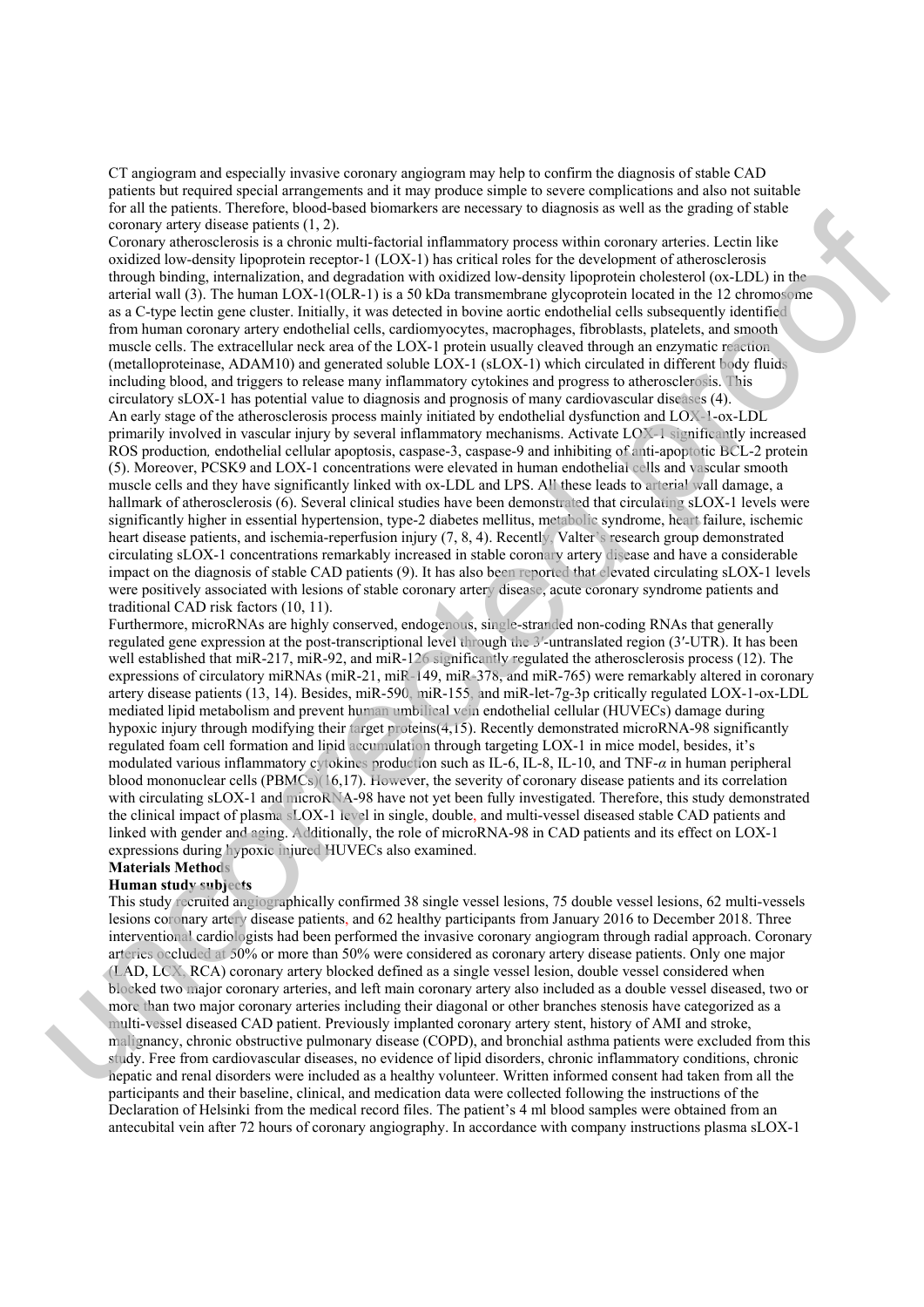levels were measured from all the human samples by Enzyme-linked immunosorbent assays (Bio-Rad Co, USA). Laboratory parameters including total cholesterol (T-CHOL), low-density lipoprotein (LDL), triglycerides (TG), high*-*density lipoprotein (HDL), creatinine, high sensitive C-reactive protein (hs-CRP) were demonstrated using standard laboratory methods by an automatic biochemical analyzer machine (Hitach75, Tokyo, Japan). **Cell culture and transfections** 

Human umbilical vein endothelial cells (HUVECs) were obtained (Chinese academy of medical sciences, Shanghai, China) and harvested in Dulbecco's Modified Eagle's Medium (DMEM; Gibco, Waltham, MA, USA) along with 20% fetal calf serum (FBS; HyClone, Logan, UT, USA) in 6 well plates at a density of  $5\times10^5$  cells /well with 95% humidified atmosphere at 37°C in 5% CO2. Hypoxic HUVECs were generated by 18h incubated in 1% O2, 95% N2, and 5% CO2 by using a hypoxic modulator (Model 3131, Forma Scientific, Marietta, OH, USA) at 37°C. HUVECs were transfected with has-mimic-miR-98(50 nmol/L) for over-expression and has-mimic-negative control (NC)miR-98(50 nmol/L) (RiboBio, Guangzhou, China) for serving as an inner control with using Lipofectamine 2000 transfection agent by following the company's instructions (Invitrogen, Carlsbad, USA), more details in our previous study(15). P) were demonstrated using<br>
175, Tokyo, Japan).<br>
175, Tokyo, Japan).<br>
10<sup>5</sup> cells /well with 95%<br>
8h incubated in 1% O2, 95% N2,<br>
10, OH, USA) at 37°C. HUVECs<br>
imic-negative control (NC)-<br>
th using Lipofectamine 2000<br>
SA)

## **RNA extraction and measurement of miR-98 levels by RT-qPCR**

 RNA was extracted from human plasma, normoxic, hypoxic, and transfected cultured HUVECs by using Trizol reagent (Invitrogen, Carlsbad, USA) following the manufacturer's guidelines. The expression of miR-98 was measured by the 7300 Quantitative Real-Time PCR system (Applied Biosystems, Foster city, CA, USA) using Takara SYBR Green Master Mix reagents (Dalian, China). MicroRNA-98, endogenous microRNA-156a primers structured were obtained from RiboBio, and LOX-1, β-actin(inner control) primers were designed by the Shanghai Sangon Biotech (Shanghai, China), the methods were more explained in our past study(15).

# **Measurement of caspase-3 activity and cellular viability**

Normal, hypoxic and transfected HUVECs caspase-3 activity was demonstrated by Beyotime assay kits (Shanghai, China) and cellular viability was measured by CCK-8 kits (Beyotime, Shanghai, China) following the company's instructions. Briefly, 10 μL of cell lysates were added with 90 μL of work solution containing caspase-3 substrate (Ac-DEVD-pNA), and subsequently incubated at 37 °C for 2hrs. HUVECs 96-well microplates were used and each plate absorbance was measured at 405nm for the caspase-3 activity and at 450nm for the cellular viability by the SpectraMax reader (Molecular Devices, Sunnyvale, CA, USA).

### **Statistical analysis**

Normality distributions of the numeric variables data were analyzed by the Shapiro-Wilk test. Continuous variables data were measured as mean with standard deviation and categorical variables were expressed as numbers and percentages. The differences between two groups were conducted with Student's t-test for normally distributed data, Mann-Whitney U test was implemented for abnormally distributed data, and for multiple groups one-way analysis of variance method used followed by Tukey post hoc. Categorical variables were determined through the chi-square test. A medium effect size was 0.05, an α error of 0.05, power of the study 90%, and required a total sample size was192. Sensitivity and specificity were explored by the receiver operator characteristic (ROC) curve. All p values were 2 sided and  $P \le 0.05$  accepted as statistically significant. Windows SPSS 20 software was used for analyzing all the data (SPSS Inc, Chicago, IL, USA). Takina SYBR Green Matter Mix reagents (Dalini, China). MircroNNA-9<sup>3</sup> endogenous mannos mediatem and the sample in the the sample of the sample of the sample of the sample of the sample of the sample of the sample of the

### **Results**

# **Baseline and clinical information of the study subjects**

Current study conducted with 38 single vessel, 75 double vessel, 62 multi-vessel occlusions coronary artery disease patients (CAD), and 62 healthy study subjects. The characteristics of the study participants were shown in Table 1. Body mass index (BMI), family history of CAD, high-sensitivity C-reactive protein (hs-CRP) were significantly changed between controls and single, double, also multi-vessel CAD patients  $(P < 0.001)$ , but within single, double, and multi-vessel CAD patients were not statistically significant. T-CHOL and HDL concentrations in double and multi-vessel CAD patients were significantly higher than healthy subjects whereas, triglyceride (TG) and LDL levels were significant differences observed among healthy and multi-vessel CAD patients (*P* < 0.001).

### ---------------------------------Please insert------------ Table 1----------------------here-------------------- **Plasma sLOX-1 concentrations in healthy and coronary artery occluded CAD patients**

The plasma sLOX-1 expressions were significantly elevated by 6.6 fold in multi-vessel CAD (632±54)pg/mL, 4.4 fold in double vessel CAD (418±51)pg/mL, and 3.8 fold in single vessel CAD(367±40)pg/mL patients as compared with healthy participants $(95\pm12)pg/mL$  (p<0.001). The pattern of sLOX-1 expressions within single, double and multi-vessel lesions CAD patients were highly different (p<0.001) (Figure-1A). Furthermore, single vessel, double vessel, and multi-vessel occluded female CAD patients had markedly higher plasma sLOX-1 levels than males, indicated circulating sLOX-1 concentrations have significantly linked with female CAD subjects (Figure-1B).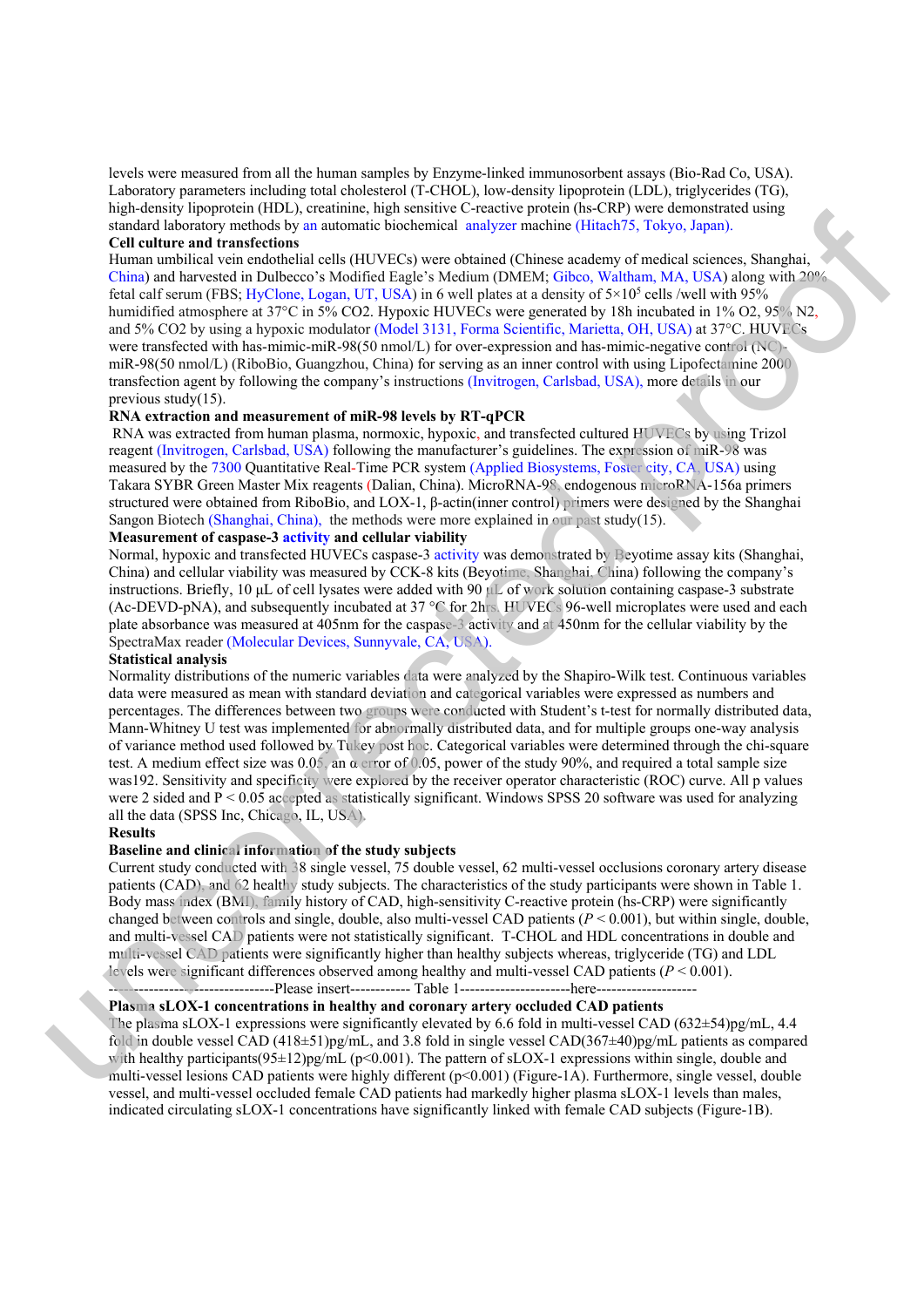Besides, circulatory plasma sLOX-1 expressions in female healthy subjects were slightly higher than male healthy study groups but not significant.

---------------------------------Please insert------------ Figure 1----------------------here------------------

**The relationship of plasma sLOX-1 expression with age variations in CAD lesions and control subjects**  Plasma sLOX-1 levels were evidently increased in female (29-49yrs), (50-69yrs) and (70-80yrs) groups multi-vessel lesions CAD patients than same male age groups multi-vessel lesions CAD patients (p<0.001), while, within male subjects among different ages circulating sLOX-1 were not significant, it suggested multi-vessel diseased female CAD patients associated with sLOX-1 concentrations (Figure-2A). In double vessel diseased (50-69yrs) and (70- 80yrs) female CAD groups were significantly higher plasma sLOX-1 expression than a double vessel occluded same age groups male CAD subjects( $p<0.001$ ), both female and male double vessel CAD patients among (29-49 $y$ rs) groups were not significant (Figure-2C). The expression of circulating sLOX-1 concentrations in female (29-49yrs) and (50-69yrs) single vessel diseased CAD subjects were noticeably up-regulated than similar male age groups single vessel diseased CAD subjects (p<0.001) (Figure-2C). Moreover, sLOX-1 concentrations were slightly increased in both male and female healthy subjects among all the age groups (Figure-2D). manumous and control subjects<br>
(p<0.001), while, within male<br>
(p<0.001), while, within male<br>
multi-vessel diseased female<br>
diseased (50-69yrs) and (70-<br>
n a double vessel occluded<br>
CAD patients among (29-49yrs)<br>
entrations

---------------------------------Please insert------------ Figure 2----------------------here------------------

# **Impact of sLOX-1 in the severity of CAD patients**

The clinical impact of plasma sLOX-1 to identify the degree of coronary artery stensosis was evaluated through the ROC curve. Circulating sLOX-1 expression in single vessel lesion coronary artery patients were strongly distinguished from healthy subjects with high specificity and sensitivity (Table 2) with an AUC of 0.879 (Figure 3A). In double vessel diseased CAD patients, sLOX-1 levels were evidently differentiated from healthy participants with remarkable-sensitivity and sensitivity, and the area under the curve (AUC) was 0.928 (Figure 3B). The ROC curve of circulating plasma sLOX-1 between controls and multi-vessel diseased CAD patients revealed a significant discrimination with a prominent AUC of 0.943 (Figure 3C). Moreover, ROC curves of plasma sLOX-1 were also highly significant and able to discriminate between single, double, and multiple vessel CAD subjects. These findings recommended that up-regulated plasma sLOX-1 has an essential impact to categorize the severity of coronary artery stensosis. distinguished item headily subjects with high specifiely and scanting and scaling and social distance of the measure of the curve of circulating plasma sLOX-1 between controls and multi-vessel closes of the curve of circu

---------------------------------Please insert------------ Figure 3----------------------here------------------

---------------------------------Please insert------------ Table 2----------------------here------------------

# **Expression of microRNA-98 in Human plasma and HUVEC cells**

Circulating human plasma miR-98 expressions were significantly and progressively lower in single, double, and multi-vessel lesions CAD patients than that in the healthy control groups(p<0.001). Besides, plasma miR-98 concentrations in multi-vessel CAD patients were remarkably down-regulated as compared with double and single vessel diseased CAD subjects (Figure 4A). Moreover, miR-98 expressions were evidently reduced in 18h hypoxic incubated HUVEC cells than normal HUVEC cells (p<0.001(Figure 4B).

---------------------------------Please insert------------ Figure 4----------------------here------------------

# **Effect of microRNA-98 in LOX-1, Caspase-3 and cellular viability in Hypoxic induced HUVECs**

 LOX-1 is the direct target gene of microRNA-98 identified from the target scan. The expressions of LOX-1 mRNA protein were significantly elevated in 18h hypoxic induced HUVECs as compared with normal HUVECs but LOX-1 expressions were amazingly reduced while hypoxic HUVECs transfected with mimic-miR-98(p<0.001) (Figure 5A). The relative activities of capase-3 in 18h hypoxic injured HUVECs were noticeably higher compared with normoxic HUVECs. Conversely, caspase-3 activities in 18h hypoxic HUVECs were markedly down-regulated with overexpression of microRNA-98 ( $p<0.001$ ), and negative control (NC) showed no obvious reaction with hypoxic groups (Figure 5B). Cellular viability markedly reduced in hypoxic conditions, but HUVECs viability distinctly increased with mimic-miR-98(Figure 5C).

---------------------------------Please insert------------ Figure 5----------------------here------------------

### **Discussion**

 Coronary artery disease is usually occurred due to formation of atherosclerotic plaque within coronary artery. Increased plasma sLOX-1 levels considered as an early predictor of endothelial injury and atherosclerotic plaque [7]. Present study found that plasma sLOX-1 levels were significantly higher expressions in multi-vessel CAD patients followed by double vessel, single vessel as compared with healthy controls. Moreover, circulating sLOX-1 expressions within single, double and multi-vessel diseased CAD patients were also highly significant. Besides, sLOX-1 concentrations in single, double and multi-vessel CAD female subjects were noticeably elevated than male subjects. These results suggested plasma sLOX-1 concentrations have significant role to differentiate simple and complex coronary artery disease patients, and its level may be potentially useful to determine the progression of CAD lesions. Zhao et al. demonstrated patients with complex CAD lesions had remarkable higher circulating serum sLOX-1 concentrations as compared with simple CAD lesions patients, which closely linked with present clinical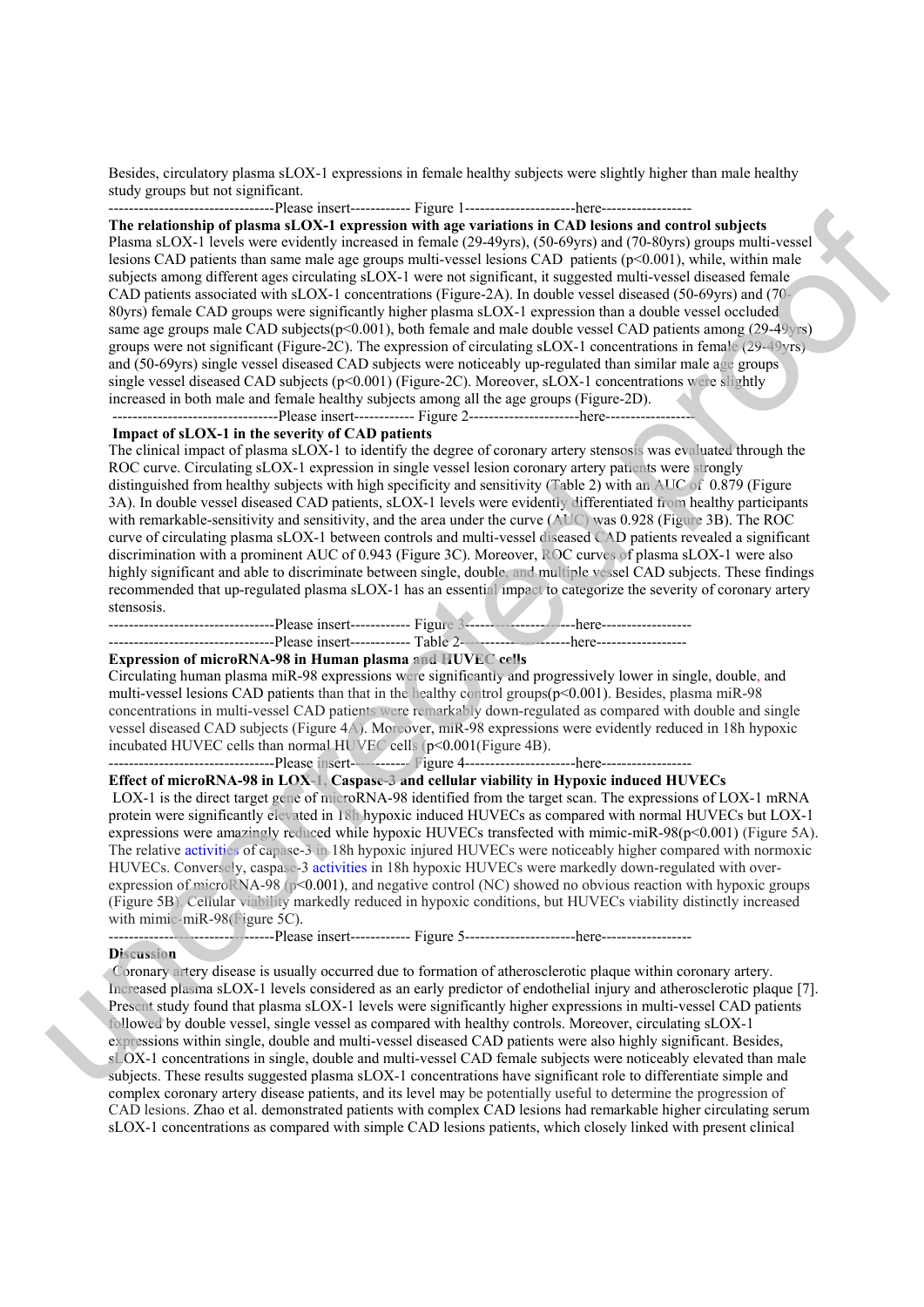research (18). Research studies reported that sLOX-1 levels highly expressed in three-four vessel occluded CAD patients and also from proximal segment of LAD lesions than distal portion of LAD lesions, their results are directly supported present study [19, 20]. The sensitivity and specificity of CAD lesions have been investigated by the ROC curve. The single vessel, double vessel and multi-vessel diseased CAD patients were clearly differentiated from healthily subjects with AUC of 0.879, 0.928, and 0.943 respectively. The sensitivity and specificity values between single, double and multi-vessel were evidently higher and statistically significant. These findings indicated upregulated plasma sLOX-1 may be used as a novel clinical parameter for determining the severity of the CAD lesions. These results also were in accordance with other clinical studies (21-22,8). Zhao et al. and Liu et al. clinical studies reported circulating serum sLOX-1 concentrations have significant linked with major cardiovascular events and it may be used as prognostic marker and risk stratification in stable CAD patients after percutaneous coronary intervention (23, 24).

Although age and gender is the major non modifiable risk factors for coronary artery diseases but there is lack of information regarding sLOX-1 and aging. The present study first time demonstrated sLOX-1 concentrations among different ages between male and female in healthy subjects, single, double and multi-vessel CAD patients. Circulating sLOX-1 expressions in different ages of female healthy subjects were fairly higher than male healthy subjects**.** Very interestingly, present research found that circulating sLOX-1 values were markedly up-regulated in female (29-49yrs), (50-69yrs) single vessel CAD lesions compared with similar ages male subjects, but sLOX-1 expression among (70-89yrs) female and male subjects have not been prominently elevated, may be due to less number of single vessel patients were found in this age group. In (50-69yrs), (70-89yrs) female double vessel CAD patients had remarkably higher plasma sLOX-1 than identical male age groups, whereas (29-49yrs) female and male subjects have not shown any oblivious different, probably double vessel CAD are usually not very common in this female age group patients. Circulating plasma sLOX-1 levels in (29-49yrs), (50-69yrs), (70-89yrs) female multivessel diseased CAD patients were remarkably up-regulated as compared with the same male age groups patients. These results strongly supported that sLOX-1 concentrations are evidently associated with progression of CAD patients and closely linked with female gender. Andreas et al. identified sLOX-1 expressions were significantly higher in the wall of epicardial coronary arteries in male (median age 61 yrs) 3 vessel coronary artery disease patients but they didn't explore expression pattern in female gender (25). Current study found that highest expression of hs-CRP levels were measured in multi-vessel CAD patients followed by double and single vessel diseased CAD patients and they were statistically significant. Its suggested hs-CRP have major role in the initiation and progression of CAD lesions. Nicole et al. investigated that LOX-1 positively correlated with CRP through ox-LDL and enhanced endothelial dysfunction during atherosclerosis process (26). In our previous study also demonstrated CRP levels were significantly increased in CAD patients as compared with healthy participants [14]. In addition, family history of CAD were significantly higher in single, double and multi-vessel diseased CAD patients, BMI measurement were distinctly higher levels in double and multi-vessel CAD, TC levels prominently elevated and HDL remarkably decreased in double and multi-vessel CAD, TG and LDL levels obviously increased in multi-vessel CAD patients than healthy subjects. These data recommended lipid abnormalities had intimately related with severity of CAD lesions. number of single vescale patients were bund in this age group. In (50-09yr), (70-89yr) is the step is alternation way oblivious different, probably only the patients have a subject share of shown any oblivious different, e been investigated by the ROC<br>
e clearly differentiated from<br>
and specificity values between<br>
nese findings indicated up-<br>
the severity of the CAD lesions.<br>
I. and Liu et al. clinical studies<br>
or cardiovascular events and

Moreover, microRNAs are significantly involved in various cardiovascular diseases including coronary artery disease. Several circulating miRNAs have potential utility as diagnostic and prognostic biomarkers for ischemic heart disease patients [14]. A very important finding of the current study is that plasma miR-98 markedly decreased in single vessel followed by double and multi-vessel CAD patients compared with healthy participants. Furthermore, the expressions of microRNA-98 were significantly down-regulated in 18h hypoxic exposed HUVECs than normoxic cell. Recent clinical research demonstrated serum miR-98 expressions were evidently lower in bronchial asthma patients than healthy subjects (27). However, present research excluded COPD and bronchial asthma patients to reduce possible error. This study through targetscan, mirfinder, miranda bioinformatics databases and also from other studies confirmed that LOX-1 is the direct target protein of miR-98(16,28). Present study revealed LOX-1 expressions in 18h hypoxic injured HUVECs were markedly up-regulated than normoxic cells, while overexpression of miR-98 amazingly down-regulated LOX-1 expressions as close to normoxic cells, its recommended miR-98 significantly controlled LOX-1 expressions during hypoxic damage of HUVECs. Yao dai et al. reported miR-98 have essential role to control foam cell formation and prevent excess cholesterol accumulation in ApoE mice through modification of LOX-1 protein expressions (16). Chen et al. found over-expression of microRNA-98 remarkably increased HUVEC cellular viability through regulation of LOX-1 gene expression (28). Chuan Sun research group established agomiR-98 significantly reduced caspase-3 activity and increased cellular viability during ischemic injury (29).

This research found that caspase-3 activity levels were exceptionally increased in 18h hypoxic HUVECs than normal cells; on the contrary, caspase-3 activities were obviously decreased in mimic-miR-98 hypoxic HUVECs.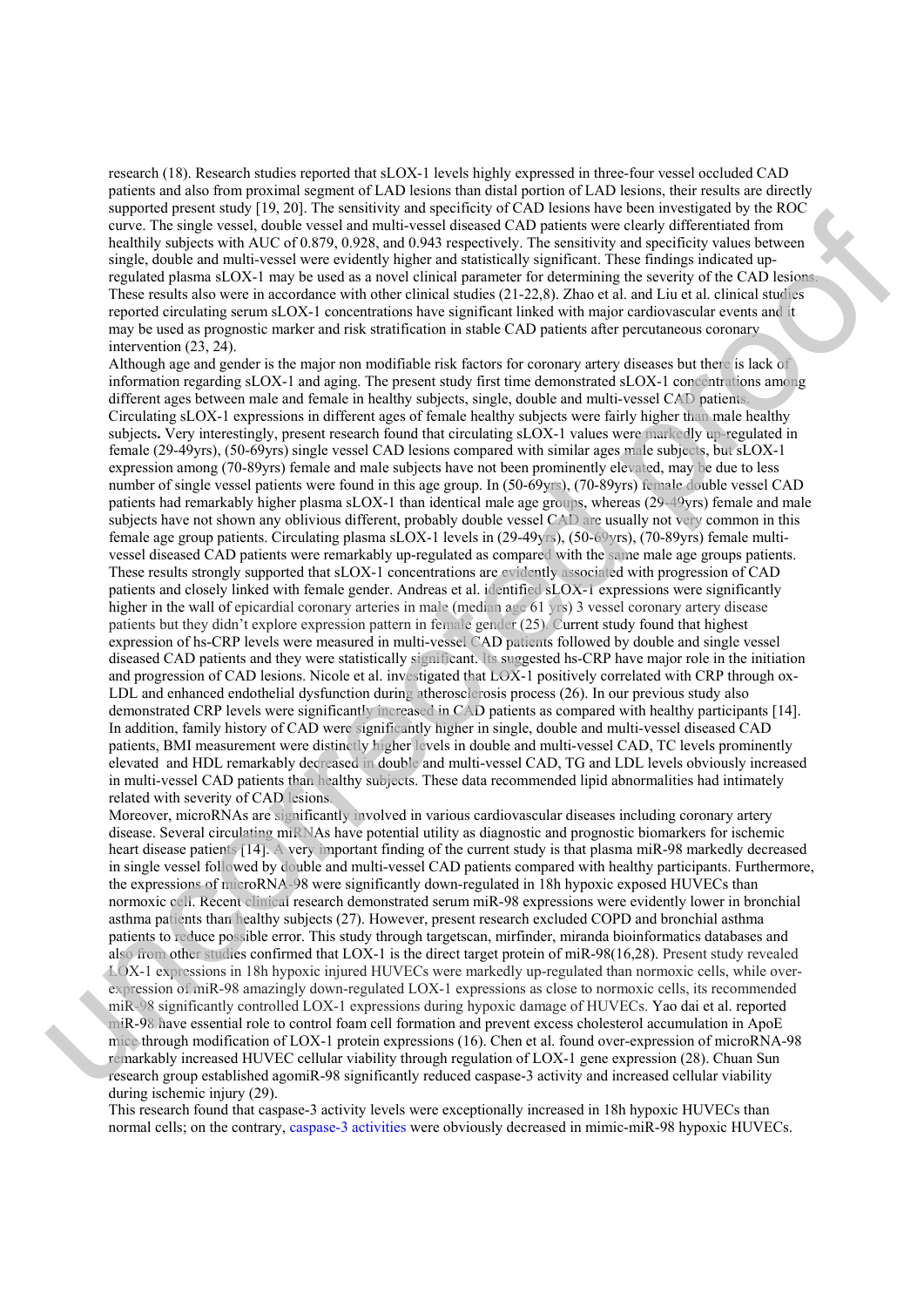Furthermore, cellular viability significantly lower in hypoxic induced HUVECs groups than normal groups, whereas, cellular survivability remarkably enhanced in hypoxic HUVECs treated with agomiR-98. These results indicated mimic-miR-98 protect cellular injury in hypoxic conditions, may propose a therapeutic strategy for coronary atherosclerotic disease. To reduce angiographic dye and catheter effect on vascular injury as well as circulatory expression of sLOX-1 and miR-98, blood samples had taken after 72hours of coronary angiography from all the confirmed CAD patients.

Some limitations of the current study need to be addressed. Importantly, the data collected from only one provincial tertiary care hospital and the sample sizes among different groups were relatively small. Reporter gene assay have not been performed. Further multicenter with larger study samples are required to establish the circulating sLOX-1 as risk stratification for detecting the severity of coronary heart disease patient. Moreover, the relationship between sLOX-1 and mRNA-98 to the lipid levels and also linked with inflammatory markers such as IL-6, TNF, hs-CRP, need to more study to discover their underline molecular mechanism. tic strategy for coronary<br>njury as well as circulatory<br>try angiography from all the<br>lected from only one provincial<br>all. Reporter gene assay have<br>tablish the circulating sLOX-1<br>eover, the relationship between<br>s such as IL-

### **Conclusion**

Circulating sLOX-1 can be use a potential predictor to recognize the severity of CAD patients. Reduced plasma microRNA-98 levels may consider a risk factor for CAD patients. Over-expression of miR-98 suppressed caspase-3 activity and improved cellular viability through targeting LOX-1, providing a possible therapeutic strategy against atherosclerotic CAD patients.

## **Disclosures**

None

## **References**

1. Salim SV, Alvaro A, Emelia JB, Marcio SB, Clifton WC, April PC, et al. Heart Disease and Stroke Statistics-2020 Update: A Report From the American Heart Association. Circulation 2020; 141: e139-e596.

2. Juhani K, William W, Antti S, Davide C, Emanuele B, Christian F, et al. 2019 ESC Guidelines for the Diagnosis and Management of Chronic Coronary Syndromes. Eur Heart J 2020; 41:407-477.

3. Kunming T, Sayoko O, Peter J L, Suo WX, Tatsuya S. Targeting LOX-1 in Atherosclerosis and Vasculopathy: Current Knowledge and Future Perspectives. Ann N Y Acad Sci 2019; 1443:34-53.

4. Ajoe JK, Sri HK, Jawahar LM. Role of Ox-LDL and LOX-1 in Atherogenesis. Curr Med Chem 2019; 26:1693- 1700.

5. Sanjiv S, Avtar SG. Upregulated LOX-1 Receptor: Key Player of the Pathogenesis of Atherosclerosis. Curr Atheroscler Rep 2019; 21:38.

6.Zufeng D, Shijie L, Xian W, Xiaoyan D, Yubo F, Jiwani S, et al. Cross-talk Between LOX-1 and PCSK9 in Vascular Tissues. Cardiovasc Res 2015; 107:556-67.

7.Naga VKP, Sotirios KK, Zufeng D, Arockiasamy A, Kottayil IV, Jawahar LM. LOX-1 in Atherosclerosis and Myocardial Ischemia: Biology, Genetics, and Modulation. J Am Coll Cardiol 2017; 69:2759-2768.

8. Martine P, Robert D, Alexis B. Scavenger Receptor LOX1 Genotype Predicts Coronary Artery Disease in Patients With Familial Hypercholesterolemia. Can J Cardiol 2017; 33:1312-1318.

9.Valter L, Alessandro P, Irene T, Simona S, Serena P, Sergio B, et al. Emerging Biomarkers of Oxidative Stress in Acute and Stable Coronary Artery Disease: Levels and Determinants. Antioxidants (Basel) 2019; 8:115.

10.Anja H, Coy B, Steffen W, Christian R, Henning M. Soluble LOX-1: A Novel Biomarker in Patients With Coronary Artery Disease, Stroke, and Acute Aortic Dissection? J Am Heart Assoc 2020; 9:e013803.

11.AnSheng L, YuChen W, ShihSheng C, PingHang L, ChiaMing C, Jonathan L, et al. Detection of a High Ratio of Soluble to Membrane-Bound LOX-1 in Aspirated Coronary Thrombi From Patients With ST-Segment-Elevation

Myocardial Infarction. J Am Heart Assoc 2020; 9:e014008.

12.Alexey C, Volha S , Andrey G, Varvara O, Alexander O. MicroRNAs as Potential Biomarkers in Atherosclerosis. Int J Mol Sci 2019; 20:5547.

13. Sri HK, Joseph I, Kameel K, Hongyu G, Yunlong L, Todd CS, et al. Next Generation MicroRNA Sequencing to Identify Coronary Artery Disease Patients at Risk of Recurrent Myocardial Infarction. Atherosclerosis 2018; 278:232-239. None<br>
References<br>
1. Salim SV, Alvaro A. Emclia JB, Marcio SB, Clilton WC, April PC, et 1. Heart Disease<br>
1. Salim SV, Alvaro A. Emclia JB, Marcio SB, Clilton WC, April PC, et 1. Heart Disease<br>
2.020 Update: A Report From

 14.Md Sayed Ali Sheikh. Diagnostic Role of Plasma MicroRNA-21 in Stable and Unstable Angina Patients and Association With Aging. Cardiol Res Pract 2020; 2020:9093151.

15.Lei X, Gang Z, Hong Z, Shijun W, Aijun S, Yunzeng Z, et al. Peroxisome Proliferator-Activated Receptor-γ Antagonizes LOX-1-Mediated Endothelial Injury by Transcriptional Activation of miR-590-5p. PPAR Res 2019; 2019:2715176.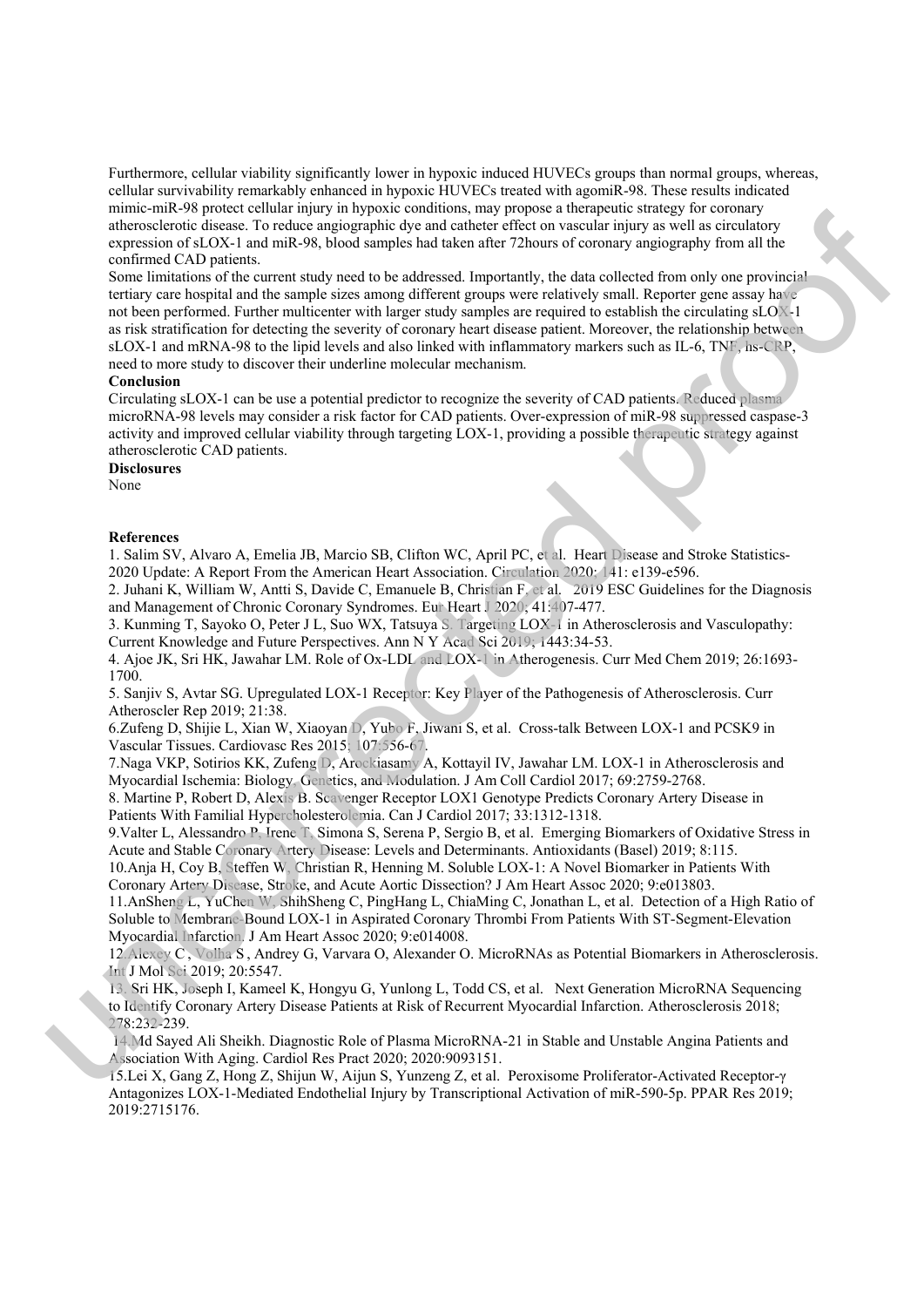16. Yao D, Xiaoqin W, Dongsheng D, Jun L, Jawahar LM. MicroRNA-98 Regulates Foam Cell Formation and Lipid Accumulation Through Repression of LOX-1. Redox Biol 2018; 16:255-262.

17.Shiwen Y, Chun T, Dongying C, Fangfei L, Mingcheng H, Jinghua Y, et al. miR-98 Modulates Cytokine Production From Human PBMCs in Systemic Lupus Erythematosus by Targeting IL-6 mRNA. J Immunol Res 2019; 2019:9827574.

18.ZiWen Z, XueLi Z, YuKun L, ChaoGui L, LiangLong C. Circulating Soluble Lectin-Like Oxidized Low-Density Lipoprotein receptor-1 Levels Are Associated With Angiographic Coronary Lesion Complexity in Patients With Coronary Artery Disease. Clin Cardiol 2011; 34:172-7. (1998) Modulates Cytokine<br>
1998 Modulates Cytokine<br>
1998 Modulates Cytokine<br>
1998 Complexity in Patients With<br>
1998 Soft Lectin-Like Oxidized Low-<br>
1998; 43:945-50.<br>
1998; 43:945-50.<br>
1998 Propriet Proceptor-1<br>
1998 Modula

19.Valter L, Serena DT, Giuseppina N, Pietro DC, Giuseppina B. Circulating Levels of Lectin-Like Oxidized Low-Density Lipoprotein receptor-1 Are Associated With Inflammatory Markers. Lipids 2008; 43:945-50.

20.Mehmet B, Ahmet C, MA Kobat. Circulating Soluble Lectin-Like Oxidized Low-Density Lipoprotein receptor-1 Levels Are Associated With Proximal/Middle Segment of the LAD Lesions in Patients With Stable Coronary Artery Disease. Clin Res Cardiol 2012; 101:247-53.

21.Nobutaka I, Tomonori O, Yoshihiro K, Yoshiko F, Yuko S, Mamoru N, et al. LOX Index, a Novel Predictive Biochemical Marker for Coronary Heart Disease and Stroke. Clin Chem 2010; 56:550-8.

22.Noriaki K, Hirokazu M, Kazutaka H, Masaru T, Goro K, Toru K. Soluble Lectin-Like Oxidized LDL receptor-1 (sLOX-1) as a Sensitive and Specific Biomarker for Acute Coronary Syndrome--Comparison With Other Biomarkers. J Cardiol 2010; 56:159-65.

23.ZiWen Z, YiWei X, ShuMei L, JinJian G, JianMin S, JuChang H, et al. Baseline Serum sLOX-1 Concentrations Are Associated With 2-Year Major Adverse Cardiovascular and Cerebrovascular Events in Patients After Percutaneous Coronary Intervention. Dis Markers 2019 ; 2019:4925767.

|                     | 23.ZiWen Z, YiWei X, ShuMei L, JinJian G, JianMin S, JuChang H, et al. Baseline Serum sLOX-1 Concentrations<br>Are Associated With 2-Year Major Adverse Cardiovascular and Cerebrovascular Events in Patients After<br>Percutaneous Coronary Intervention. Dis Markers 2019 ; 2019:4925767.<br>24.Junfeng L, Yunde L, Kegang J, Zhixiao H, Qianyu H, Zhili L, et al. Clinical Analysis of Lectin-Like Oxidized<br>Low-Density Lipoprotein receptor-1 in Patients With In-Stent Restenosis After Perculaneous Coronary Intervention.<br>Medicine (Baltimore) 2018; 97:e0366.<br>25. Andreas S, Antonios K, Stauros S, Maria G, George L, Konstantinos T, et al. Expression of Lectin-Like<br>Oxidized Low-Density Lipoprotein Receptor-1 in Human Epicardial and Intramyocardial Coronary Arteries of Male<br>Patients Undergoing Coronary Artery Bypass Grafting. Cardiology 2018; 139:203-207.<br>26. Nicole S, ChihChieh C, LiangYin K, ChihSheng C, Jonathan L, Tatsuya S, et al. Interplay Between CRP,<br>Atherogenic LDL, and LOX-1 and Its Potential Role in the Pathogenesis of Atherosclerosis. Clin Chem 2016;<br>$62:320-7.$<br>27.Jingye D, Hui W, Yuewei W. MiR-98-5p May Be a Biomarker for Screening Bronchial Asthma in Children by<br>Targeting IL-13. Clin Lab 2019; 65.<br>28. Zhibo C, Mian W, Qiong H, Zilun L, Yang Z, Wenjian W, et al. MicroRNA-98 Rescues Proliferation and<br>Alleviates ox-LDL-induced Apoptosis in HUVECs by Targeting LOX-1. Exp Ther Med 2017; 13:1702-1710.<br>29. Chuan S, Huibin L, Jing G, Yang Y, Di Y, Fang H, et al. MicroRNA-98 Negatively Regulates Myocardial<br>Infarction-Induced Apoptosis by Down-Regulating Fas and caspase-3. Sci Rep 2017; 7:7460. |                                                         |                             |                      |                     |       |                |       |  |  |  |
|---------------------|-------------------------------------------------------------------------------------------------------------------------------------------------------------------------------------------------------------------------------------------------------------------------------------------------------------------------------------------------------------------------------------------------------------------------------------------------------------------------------------------------------------------------------------------------------------------------------------------------------------------------------------------------------------------------------------------------------------------------------------------------------------------------------------------------------------------------------------------------------------------------------------------------------------------------------------------------------------------------------------------------------------------------------------------------------------------------------------------------------------------------------------------------------------------------------------------------------------------------------------------------------------------------------------------------------------------------------------------------------------------------------------------------------------------------------------------------------------------------------------------------------------------------------------------------------------------------------------------------------------------------------------------------------------------------------------------------------------------|---------------------------------------------------------|-----------------------------|----------------------|---------------------|-------|----------------|-------|--|--|--|
|                     |                                                                                                                                                                                                                                                                                                                                                                                                                                                                                                                                                                                                                                                                                                                                                                                                                                                                                                                                                                                                                                                                                                                                                                                                                                                                                                                                                                                                                                                                                                                                                                                                                                                                                                                   |                                                         |                             |                      |                     |       |                |       |  |  |  |
|                     |                                                                                                                                                                                                                                                                                                                                                                                                                                                                                                                                                                                                                                                                                                                                                                                                                                                                                                                                                                                                                                                                                                                                                                                                                                                                                                                                                                                                                                                                                                                                                                                                                                                                                                                   | <b>TABLE 1.</b> Clinical parameters of the study groups |                             |                      |                     |       |                |       |  |  |  |
|                     | Characteristic                                                                                                                                                                                                                                                                                                                                                                                                                                                                                                                                                                                                                                                                                                                                                                                                                                                                                                                                                                                                                                                                                                                                                                                                                                                                                                                                                                                                                                                                                                                                                                                                                                                                                                    | Healthy<br>subjects                                     | Single vessel<br><b>CAD</b> | Double vessel<br>CAD | Multi-vessel<br>CAD | $P_1$ | P <sub>2</sub> | $P_3$ |  |  |  |
|                     | Sample size                                                                                                                                                                                                                                                                                                                                                                                                                                                                                                                                                                                                                                                                                                                                                                                                                                                                                                                                                                                                                                                                                                                                                                                                                                                                                                                                                                                                                                                                                                                                                                                                                                                                                                       | 62                                                      | $\overline{38}$             | $\overline{75}$      | $\overline{62}$     |       |                |       |  |  |  |
|                     | Age, yrs                                                                                                                                                                                                                                                                                                                                                                                                                                                                                                                                                                                                                                                                                                                                                                                                                                                                                                                                                                                                                                                                                                                                                                                                                                                                                                                                                                                                                                                                                                                                                                                                                                                                                                          | $54.7 \pm 10.8$                                         | $61.93 \pm 11.5$            | 63.95±11.9           | $66 \pm 12.7$       | 0.256 | 0.197          | 0.143 |  |  |  |
|                     | Gender, (male/female)                                                                                                                                                                                                                                                                                                                                                                                                                                                                                                                                                                                                                                                                                                                                                                                                                                                                                                                                                                                                                                                                                                                                                                                                                                                                                                                                                                                                                                                                                                                                                                                                                                                                                             | 33/29                                                   | 22/16                       | 41/34                | 33/29               | 0.688 | 0.867          | 1.000 |  |  |  |
|                     | BMI, kg/m <sup>2</sup>                                                                                                                                                                                                                                                                                                                                                                                                                                                                                                                                                                                                                                                                                                                                                                                                                                                                                                                                                                                                                                                                                                                                                                                                                                                                                                                                                                                                                                                                                                                                                                                                                                                                                            | $22.7 \pm 2.8$                                          | $23.9 \pm 4.6$              | $25.7 \pm 5.1$       | $25.9 \pm 8.7$      | 0.128 | 0.000          | 0.000 |  |  |  |
| CAD risk factors: % |                                                                                                                                                                                                                                                                                                                                                                                                                                                                                                                                                                                                                                                                                                                                                                                                                                                                                                                                                                                                                                                                                                                                                                                                                                                                                                                                                                                                                                                                                                                                                                                                                                                                                                                   |                                                         |                             |                      |                     |       |                |       |  |  |  |
|                     | Tobacco smoker                                                                                                                                                                                                                                                                                                                                                                                                                                                                                                                                                                                                                                                                                                                                                                                                                                                                                                                                                                                                                                                                                                                                                                                                                                                                                                                                                                                                                                                                                                                                                                                                                                                                                                    | 61(37)                                                  | 69(26)                      | 71(53)               | 76(47)              | 0.403 | 0.208          | 0.083 |  |  |  |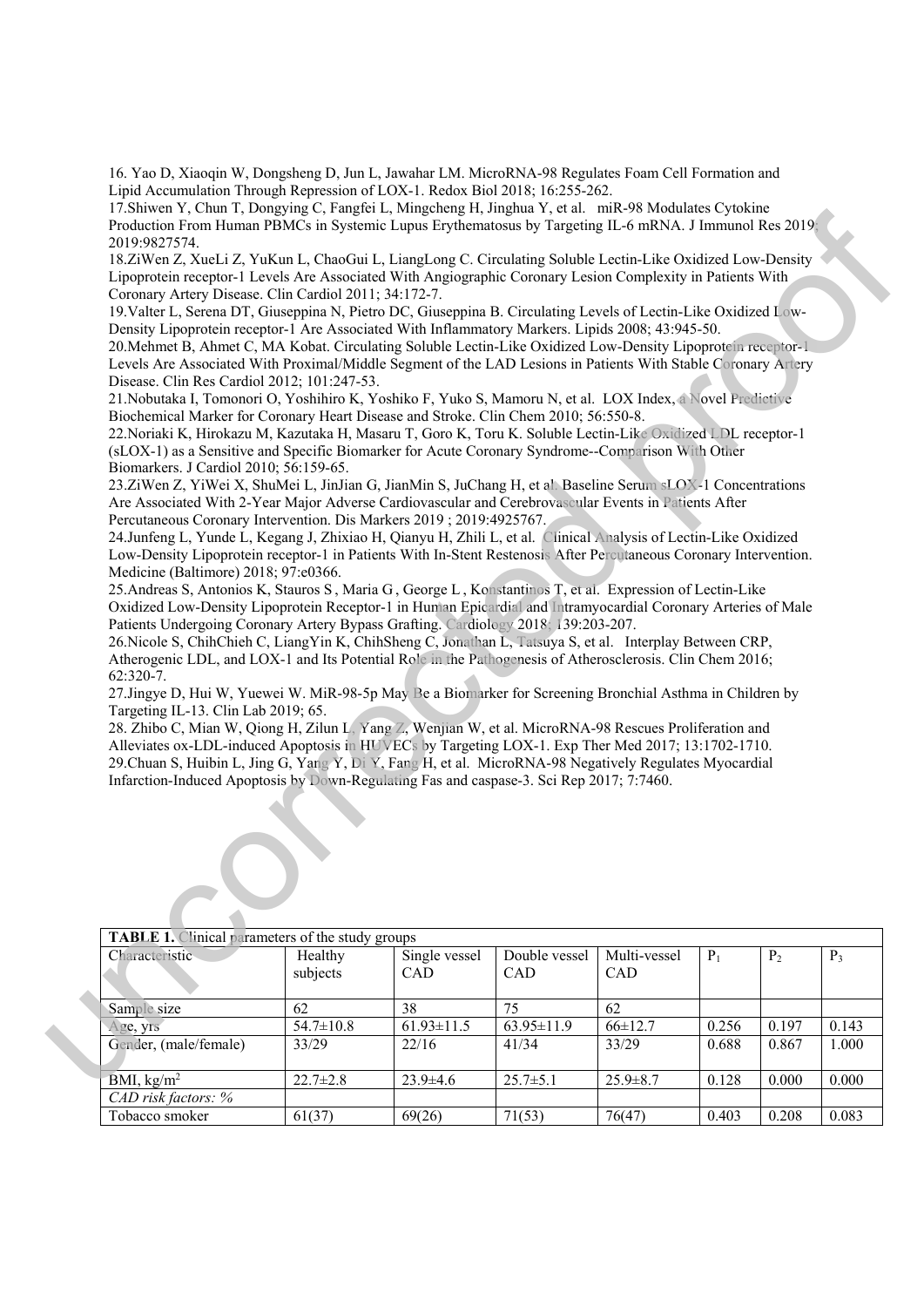| Hypercholesterolemia                                                                                                                        |            | $\mathbf{0}$      |                  | 83(31)           | 86(64)           |                        | 88(54)           |                |                          |                          |
|---------------------------------------------------------------------------------------------------------------------------------------------|------------|-------------------|------------------|------------------|------------------|------------------------|------------------|----------------|--------------------------|--------------------------|
| Type-2 Diabetes mellitus                                                                                                                    |            | $\mathbf{0}$      |                  | 21(8)            | 30(22)           |                        | 33(20)           |                |                          |                          |
| Family history of CAD                                                                                                                       |            |                   | 8(5)             |                  | 61(45)           |                        | 64(39)           | 0.000          | 0.000                    | 0.000                    |
| Hypertension                                                                                                                                |            | $\mathbf{0}$      |                  |                  | 75(56)           |                        | 81(50)           | $\blacksquare$ | $\mathbf{r}$             |                          |
| Investigation data:                                                                                                                         |            |                   |                  |                  |                  |                        |                  |                |                          |                          |
| High-sensitivity C-reactive                                                                                                                 |            |                   | $1.92 \pm 0.35$  |                  | $14.2 \pm 6.17$  | $18.5 \pm 9.41$        | $22.7 \pm 11.86$ | 0.000          | 0.000                    | 0.000                    |
| protein, mg/L                                                                                                                               |            |                   |                  |                  |                  |                        |                  |                |                          |                          |
| Creatinine( µmol/L)                                                                                                                         |            |                   | $82.5 \pm 17.41$ |                  | $86.4 \pm 28.13$ | 89.2±35.19             | 89.81±37.6       | 0.773          | 0.426                    | 0.215                    |
| T-CHOL(mmol/L)                                                                                                                              |            | $3.59 \pm 0.04$   |                  | $5.36 \pm 3.26$  |                  | $6.97 \pm 1.85$        | $8.28 \pm 7.13$  | 0.094          | 0.000                    | 0.000                    |
| $TG$ (mmol/L)                                                                                                                               |            |                   | $1.53 \pm 0.62$  |                  | $2.05 \pm 0.49$  | $2.86 \pm 0.64$        | $3.95 \pm 0.82$  | 0.118          | 0.072                    | 0.000                    |
| $Low-DL(mmol/L)$                                                                                                                            |            | $2.57 \pm 0.81$   |                  | $3.95 \pm 1.25$  |                  | $4.22 \pm 1.07$        | $5.16 \pm 1.88$  | 0.217          | 0.094                    | 0.000                    |
| High-DL(mmol/L)                                                                                                                             |            | $1.33 \pm 0.56$   |                  | $0.92 \pm 0.17$  |                  | $0.74 \pm 0.52$        | $0.23 \pm 0.69$  | 0.310          | 0.000                    | 0.000                    |
| Left ventricular EF %                                                                                                                       |            | $61.25 \pm 11.17$ |                  | $59.33 \pm 8.31$ |                  | 54.87±6.27             | 49.87±4.53       | 0.479          | 0.281                    | 0.064                    |
| Medications: %                                                                                                                              |            |                   |                  |                  |                  |                        |                  |                |                          |                          |
| Anti-platelet agents                                                                                                                        |            | $\mathbf{0}$      |                  | 76(29)           | 89(67)           |                        | 92(57)           | $\blacksquare$ | $\blacksquare$           | $\overline{\phantom{a}}$ |
| Beta blockers                                                                                                                               |            | $\boldsymbol{0}$  |                  | 81(31)           | 85(64)           |                        | 87(54)           | $\overline{a}$ | $\blacksquare$           | $\frac{1}{2}$            |
| Nitrates groups                                                                                                                             |            | $\boldsymbol{0}$  |                  | 64(24)           | 73(55)           |                        | 77(48)           | $\blacksquare$ | $\overline{\phantom{a}}$ | $\blacksquare$           |
| Calcium blockers                                                                                                                            |            | $\boldsymbol{0}$  |                  | 7(3)             | 10(7)            |                        | 14(9)            | $\blacksquare$ |                          | $\blacksquare$           |
| Statins drugs<br>P1: Healthy and single vessel CAD, P2: Control with double vessel CAD, P3: Healthy subjects versus multi-vessel occlusions |            | $\Omega$          |                  | 68(26)           | 71(53)           |                        | 74(46)           |                |                          |                          |
| CAD<br>TABLE 2. The receiver operator characteristic curve analysis (ROC) of plasma sLOX-1 ratios in the prediction of                      |            |                   |                  |                  |                  |                        |                  |                |                          |                          |
| <b>CAD</b> patients<br>Plasma sLOX-1                                                                                                        | <b>AUC</b> | Cut-off           |                  | Sensitivity      | Specificity      | $\overline{\text{CI}}$ | Positive         | Negative       | $P$ value                |                          |
|                                                                                                                                             |            | point             |                  |                  |                  | (95%)                  | value            | value          |                          |                          |
| Single vessel<br>CAD vs control                                                                                                             | 0.879      | 1.79              | 0.89%            |                  | 0.90%            | 0.815 to<br>0.942      | 38               | 62             | p<0.001                  |                          |
| subjects<br>Double vessel<br>CAD vs healthy                                                                                                 | 0.928      | 1.97              | 0.99%            |                  | 0.98%            | 0.878 to<br>0.978      | $\overline{75}$  | 62             | p<0.001                  |                          |
| subjects<br>Multi-vessel<br>CAD vs<br>Controls                                                                                              | 0.943      | 1.89              | 0.96%            |                  | 0.94%            | 0.896 to<br>0.989      | 62               | 62             | p<0.001                  |                          |
| The AUC curve, cut-off point, sensitivity, specificity, positive and negative value, confidence interval (95%), and P                       |            |                   |                  |                  |                  |                        |                  |                |                          |                          |
| values of sLOX-1 were shown in Table 2.                                                                                                     |            |                   |                  |                  |                  |                        |                  |                |                          |                          |

| TABLE 2. The receiver operator characteristic curve analysis (ROC) of plasma sLOX-1 ratios in the prediction of       |            |           |             |             |            |          |          |           |  |  |  |
|-----------------------------------------------------------------------------------------------------------------------|------------|-----------|-------------|-------------|------------|----------|----------|-----------|--|--|--|
| <b>CAD</b> patients                                                                                                   |            |           |             |             |            |          |          |           |  |  |  |
| Plasma sLOX-1                                                                                                         | <b>AUC</b> | $Cut-off$ | Sensitivity | Specificity | <b>CI</b>  | Positive | Negative | $P$ value |  |  |  |
|                                                                                                                       |            | point     |             |             | (95%)      | value    | value    |           |  |  |  |
| Single vessel                                                                                                         | 0.879      | 1.79      | $0.89\%$    | $0.90\%$    | $0.815$ to | 38       | 62       | p<0.001   |  |  |  |
| CAD vs control                                                                                                        |            |           |             |             | 0.942      |          |          |           |  |  |  |
| subjects                                                                                                              |            |           |             |             |            |          |          |           |  |  |  |
|                                                                                                                       |            |           |             |             |            |          |          |           |  |  |  |
| Double vessel                                                                                                         | 0.928      | 1.97      | $0.99\%$    | $0.98\%$    | $0.878$ to | 75       | 62       | p<0.001   |  |  |  |
| CAD vs healthy                                                                                                        |            |           |             |             | 0.978      |          |          |           |  |  |  |
| subjects                                                                                                              |            |           |             |             |            |          |          |           |  |  |  |
| Multi-vessel                                                                                                          | 0.943      | 1.89      | 0.96%       | $0.94\%$    | $0.896$ to | 62       | 62       | p<0.001   |  |  |  |
| CAD vs                                                                                                                |            |           |             |             | 0.989      |          |          |           |  |  |  |
| Controls                                                                                                              |            |           |             |             |            |          |          |           |  |  |  |
| The AUC curve, cut-off point, sensitivity, specificity, positive and negative value, confidence interval (95%), and P |            |           |             |             |            |          |          |           |  |  |  |
| values of sLOX-1 were shown in Table 2.                                                                               |            |           |             |             |            |          |          |           |  |  |  |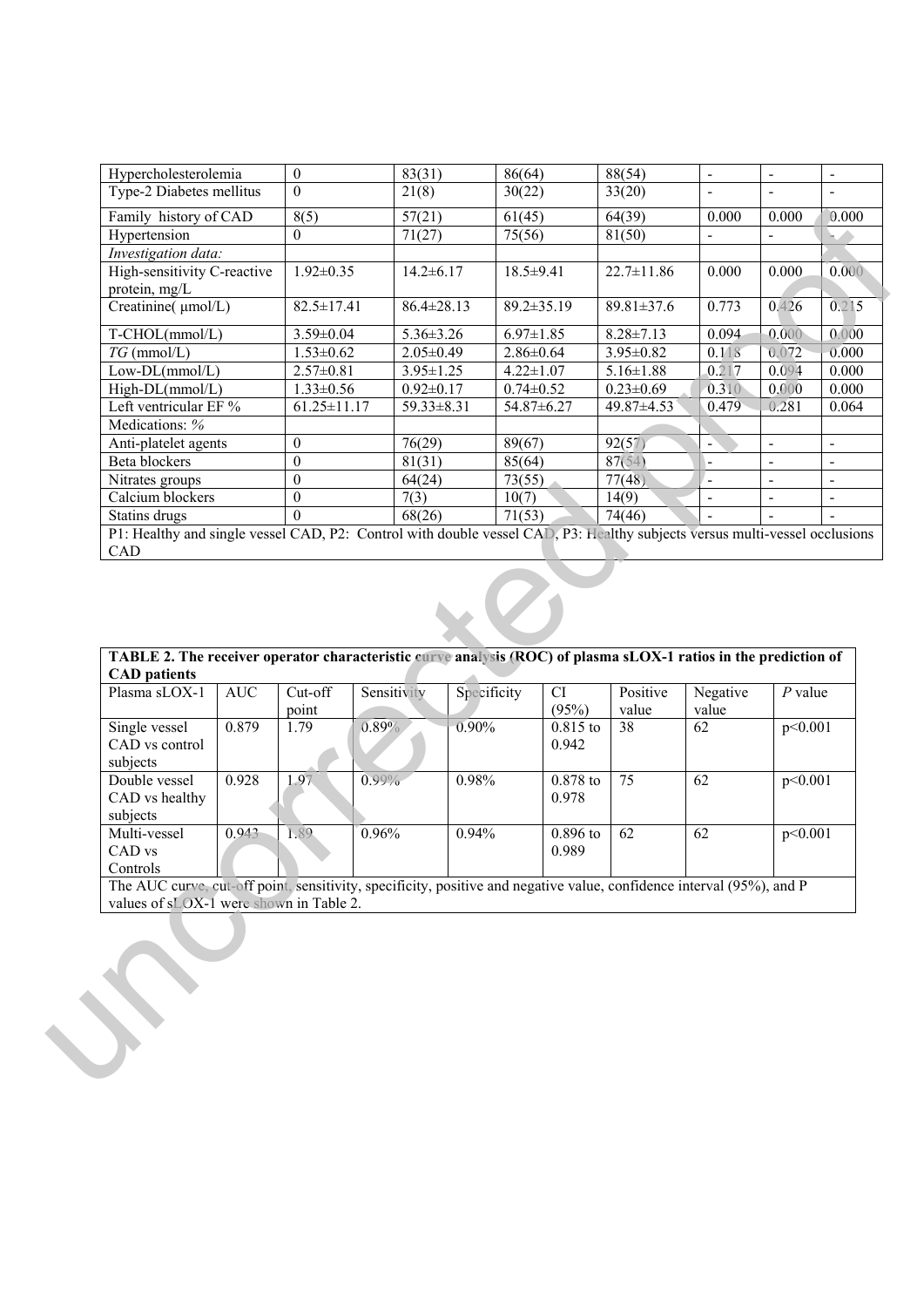

**FIG. 1.** A. The expression of circulating soluble LOX-1 between healthy versus single, double and multi-vessel CAD subjects. Figure 1B: The relative expression of plasma sLOX-1 in male and female gender among different CAD lesions subjects and also in healthy participants. Plasma sLOX-1 was evaluated by ELISA technique and quantitative data were expressed as mean  $\pm$  SD from three independent experiments. \*\* (p<0.001)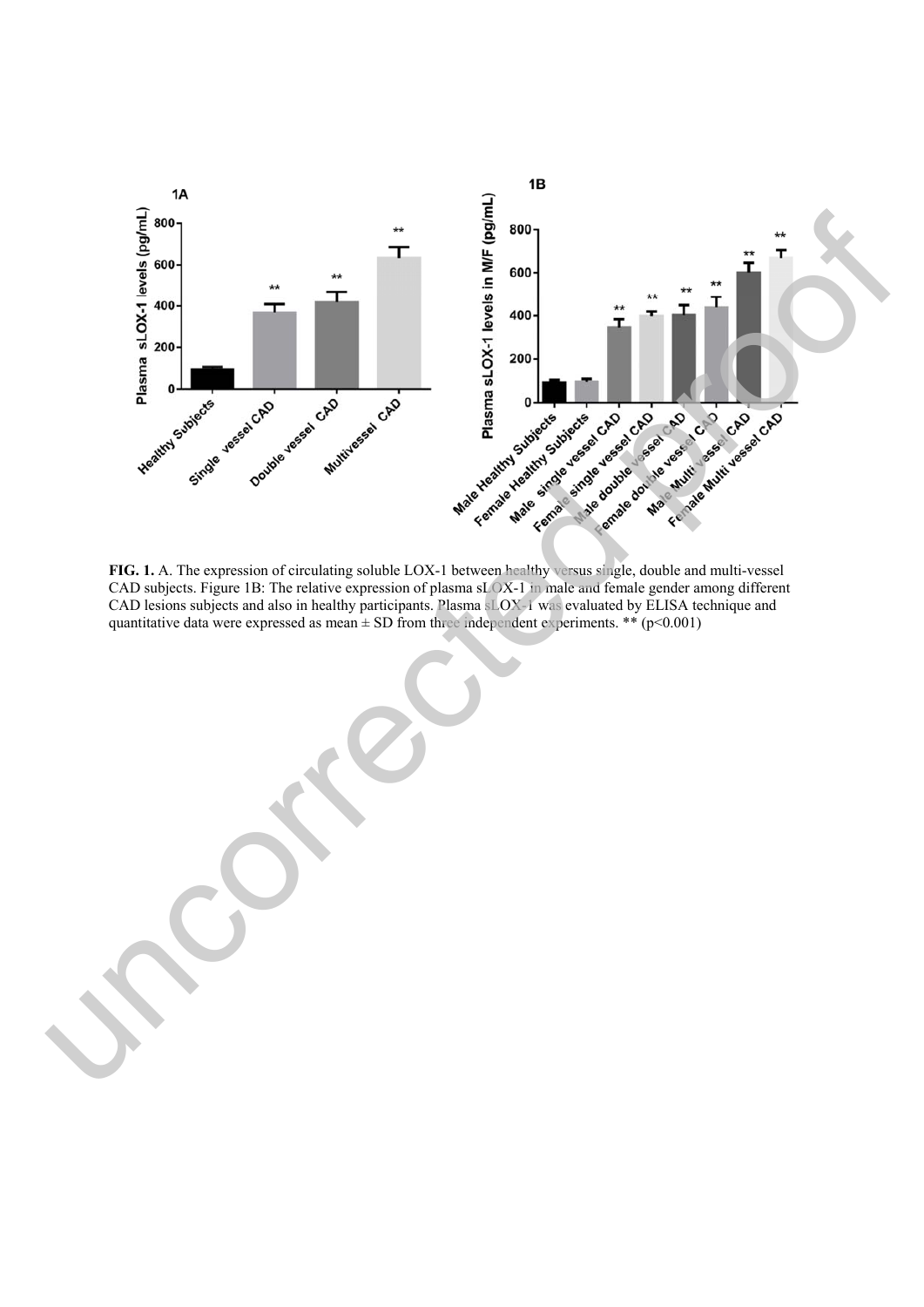

**FIG. 2.** A. Circulating sLOX-1 levels were determined by ELISA method. Comparison of plasma sLOX-1 concentrations in multi-vessel lesions CAD patients in (29-49yrs, 50-6yrs, 70-89yrs) age groups in both genders; \*\* (p<0.001). Figure 2B: Expression of plasma sLOX-1 in double vessel occluded CAD patients among different age's male and female subjects. Female (50-69yrs, 70-89yrs) CAD subjects compared with male (50-69yrs, 70-89yrs) CAD; \*\* (p<0.001). Figure 2C: Soluble blood LOX-1concentrations in single vessel CAD subjects at different ages male and female. Female (29-49yrs, 50-6yrs) CAD groups as compared with male (29-49yrs, 50-6yrs) CAD groups; \*\* (p<0.001). Figure 2D: Plasma sLOX-1 expressions in healthy male and female subjects among different age

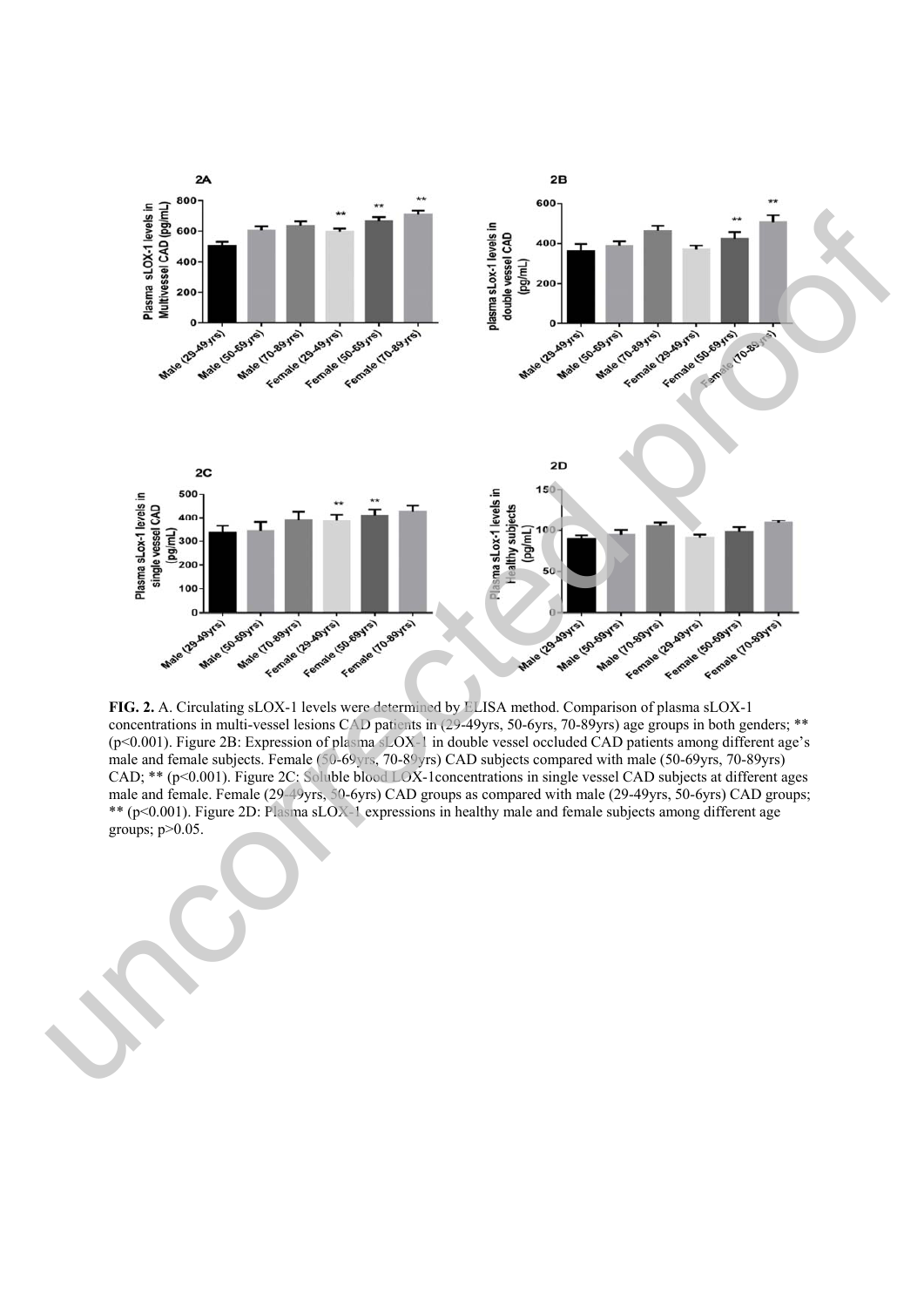

**FIG. 3.** ROC curve analysis was applied for discrimination of severity of CAD lesions in single, double and multivessel CAD patients. Figure 3A: Single vessel CAD and healthy participants (AUC 0.879). Figure 3B: Comparison between patients with double vessel CAD and healthy volunteers (AUC 0.928). Figure 3C: Control subjects with multi-vessel CAD patients (AUC 0.943).

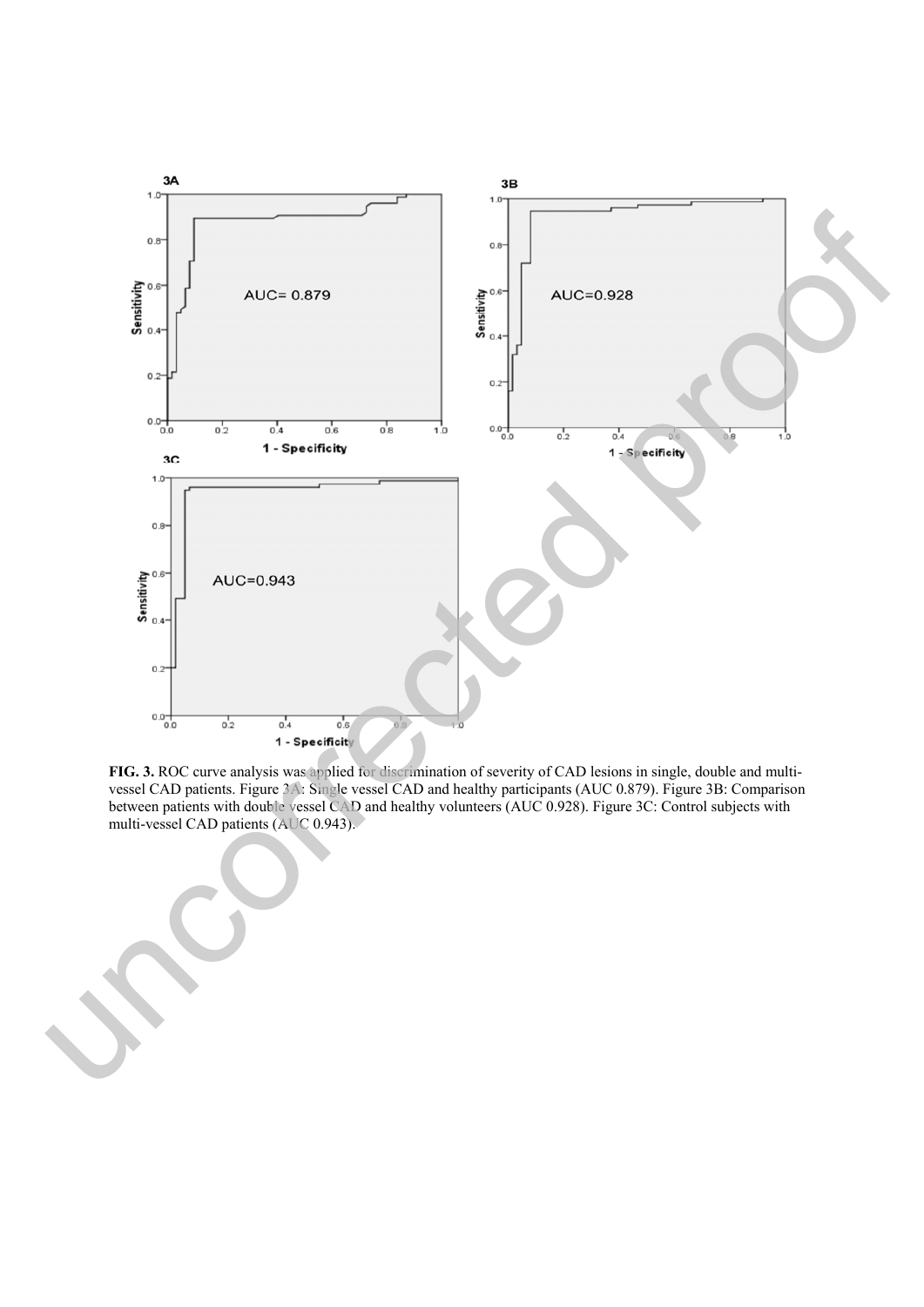

**FIG. 4.** A: The relative expressions of microRNA-98 in plasma were measured by Real-time PCR between healthy and multi-vessel, double, single vessel CAD subjects. Figure 4B: MicroRNA-98 expression in normoxic HUVECs and 18h hypoxic exposed HUVECs;  $**(p<0.001)$ .